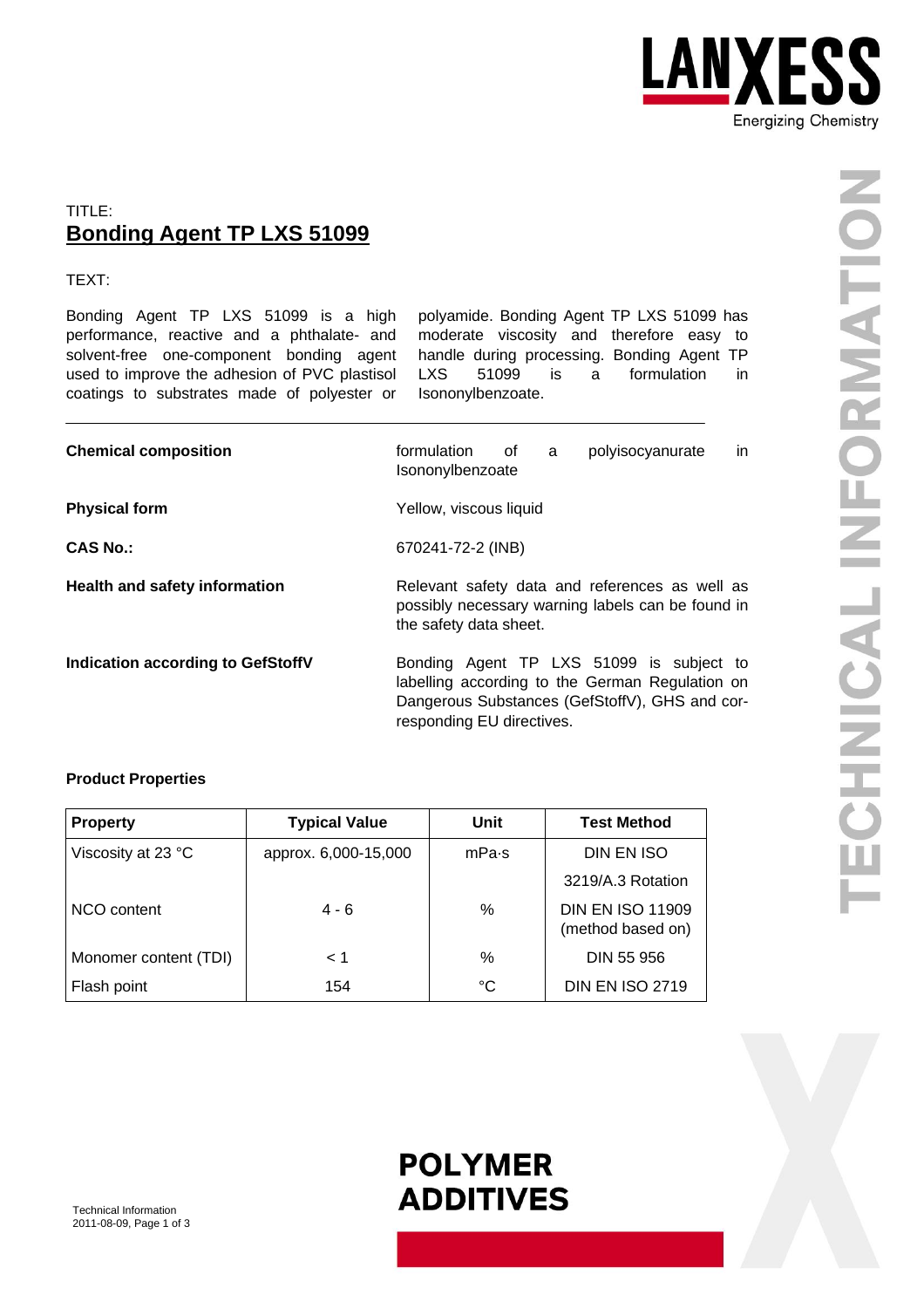

#### **Packaging**

Bonding Agent TP LXS 51099 is highly sensitive to moisture and must therefore always be kept in its tightly sealed original container in a cool and well ventilated place.

60 kg steel cans 225 kg steel drums

**These raw material properties are typical properties and, unless specifically indicated otherwise, are not to be considered as delivery specification.** 

#### **Instructions and recommendations for use**

Bonding Agent TP LXS 51099 is a formulation of a polyisocyanurate based on toluene diisocyanate (TDI). Although it contains the smallest amount of monomeric TDI possible according to the current state of the art (< 1.0 % by wt. respectively), traces of monomeric diisocyanate are none the less sometimes present in the air around where the product is handled. Workplaces must be adequately ventilated (occupational exposure limits such as German MAK values must be observed). Respiratory protection is necessary in cases where the product is applied by spraying. Employees with a particularly sensitive respiratory tract (i.e. those with asthma, chronic bronchitis etc.) must not be allowed to handle the product.

General instructions for processing bonding agents and information on the properties common to isocyanate-containing bonding agent systems are to be found in relevant literature. Of the bonding agent systems available, one-component bonding agents such as Bonding Agent TP LXS 51099 are the easiest to handle. The product is solvent-free and generally has no effect on the initial viscosity of the base coat plastisol when added to it. The use of Bonding Agent TP LXS 51099 in transparent, translucent or white-coloured coatings may cause yellowing on exposure to light or extreme high temperature owing to the product's aromatic character.

#### **Handling**

Particular care must be taken when handling Bonding Agent TP LXS 51099.

#### **Technical protective measures**

Containers must be kept tightly sealed in a cool, dry place which is adequately ventilated. They must not be exposed to temperatures of 40 °C or above. Adequate ventilation and/or extraction must be provided at the workplace. If the product is sprayed, extraction is necessary.

#### **Personal protective measures**

When handling bonding agents, care must be taken to make sure the substances are not swallowed or inhaled. Contact with the skin or eyes should be avoided. Soiled clothing should be removed at once.

During handling, suitable protective clothing and (PVC or rubber) gloves should be worn, along with protective eye wear/facial protection. Respiratory protection must be worn in workplaces which are insufficiently ventilated and whenever the work involves spraying. Airfed masks are recommended for longer periods of work, otherwise an A2-P2 combination filter should be worn.

# **POLYMER ADDITIVES**